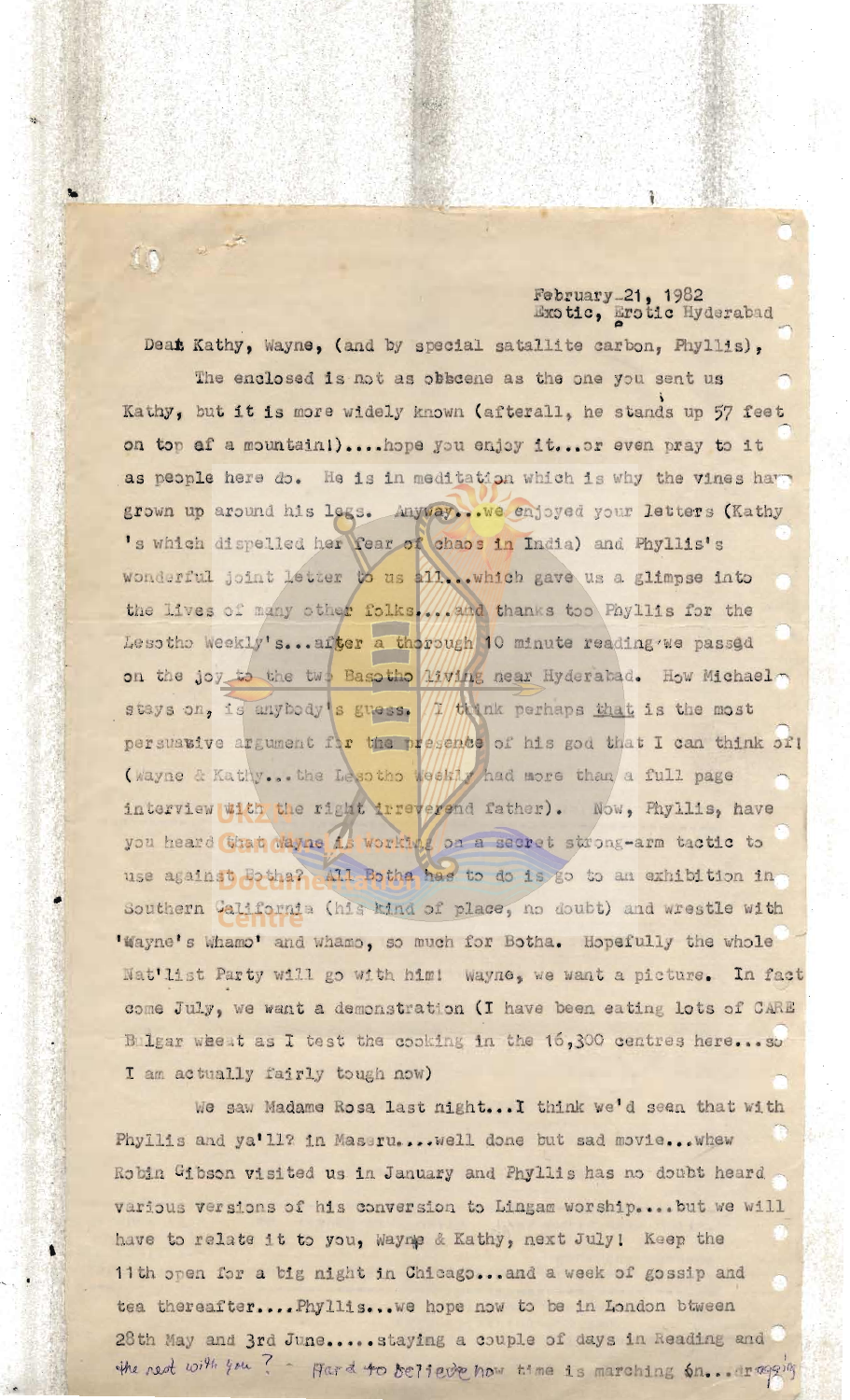dragging us behind it... though my hairline, Phyllis, can be adjusted to hide the obvious speed with which I am being dragged ..... and why, Phyllis, do you even keep that horrible picture; it was an effort to mimic the typical way Indian Fair-goers believe they should be pictured (with no expression, looking perfectly misrable and unreal)///The problem is we succeeded beyond anyone's expectation and what should look 'camp' just looks misrable... kindly let that picture join the one of my derriere's flat tyre & use something more cheerful (a dopy enclosed so that Wayne & Kathy will see what we mean and why we are so concerned at its public display! You burn your copy too!)

Fern just remarked that the posil and beans are ready"... have you got any idea what she / means? I did always associate Basil with beans, but then you epuld say he's chock full of lingam worship himself. Eh, Phyl. (Now Bas, get that look off your face and fulfill your promise to come to India)

... later... hmmmmmmm.... basil & beans ain't bad, but I've got to do the dishes..... so herr rrrrreeeeeee's Fern:

I protest! I did not say the basil and beans are ready .... I said the basil and beans had already been watered! But as usual Monroe was intent on his stomach ... Anyway, first Kathy Moyer, let me set to rest your many fantasies.... We have not had a child, handicapped or otherwise, nor are we expecting one any time soon (despite the rumour about me being pregnant which recently circulated around the whole CARE office and culiminated in all the pretty young secretaries coming to Monroe with hearty though hesitant compatulations... They certainly should have been hesitant!) Nor, Mrs. Royer is our marriage on the rocks (except literally of course... We do stay at the most appropriately named Rock Castle Hotel.) Ah, but joking aside that postcard was obscenne .. (I'd describe it for you Phyllis....but I'm blushing at the thought) and to think they wrote on the back that it reminded. them of Thomas - The too, hatty - the too!

 $\overline{z}$